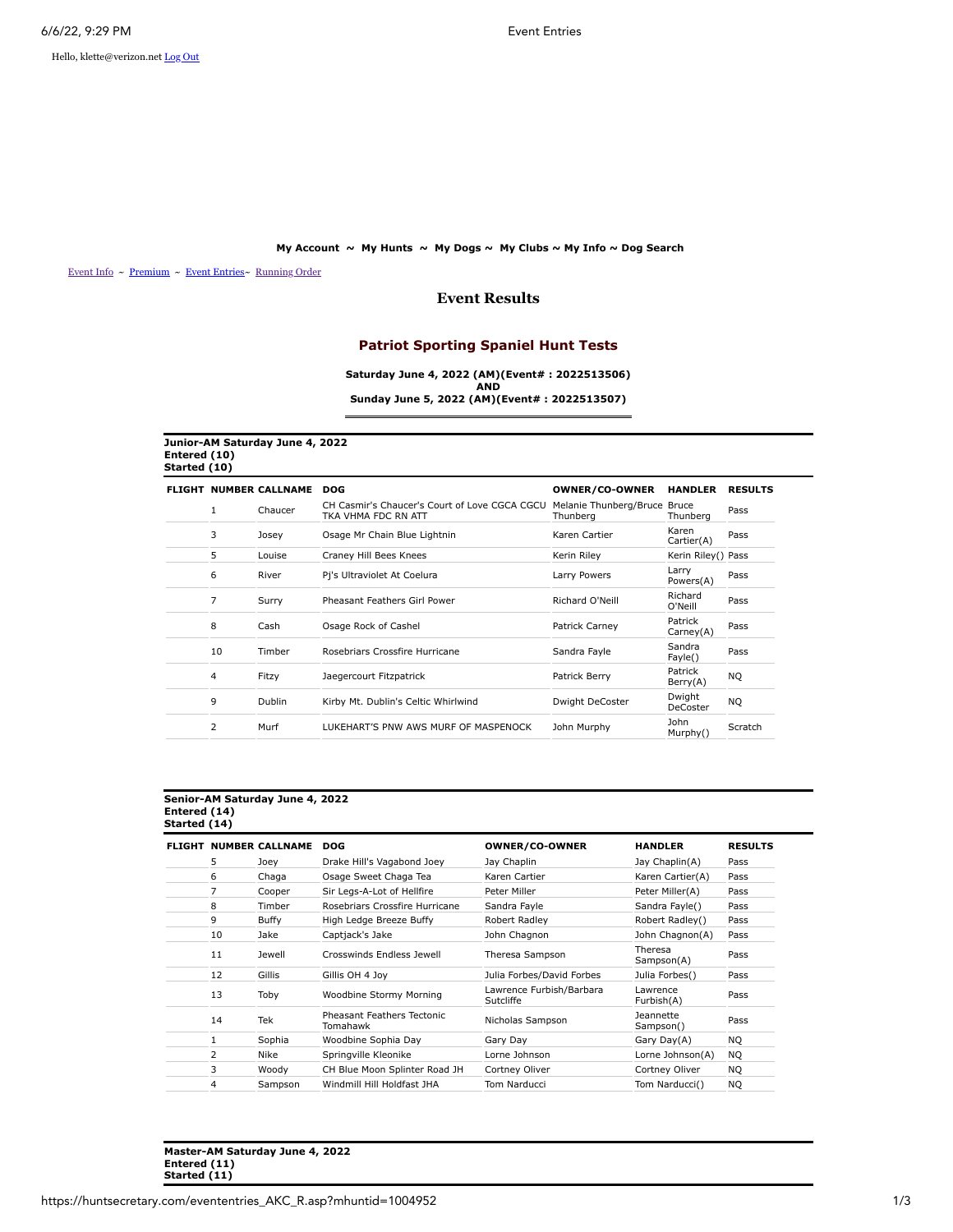| <b>FLIGHT</b> |    | <b>NUMBER CALLNAME</b> | <b>DOG</b>                               | <b>OWNER/CO-OWNER</b>              | <b>HANDLER</b>       | <b>RESULTS</b> |
|---------------|----|------------------------|------------------------------------------|------------------------------------|----------------------|----------------|
|               | 9  | Coltrane               | Crosswinds Coltrane                      | Mary Bosch/Frank Singer            | Mary Bosch(A)        | Pass           |
|               | 10 | Griffin                | FC AFC Gristmill Griffin of Drake Hill   | Patrick Berry                      | Patrick Berry(A)     | Pass           |
|               | 11 | Grace                  | Ford's Amazing Grace SH                  | Kevin Sanford                      | Kevin Sanford        | Pass           |
|               |    | Gunner                 | Churchie's Number One Gunner MH          | Mary Bosch                         | Mary Bosch(A)        | <b>NO</b>      |
|               | 2  | Marty                  | Eaglerock's Marty Party House Una JH     | David Atherton/Erica<br>Wellington | David<br>Atherton(A) | NQ             |
|               | 3  | Jesse                  | redbushmeadow hurrican jesse             | Randolph Beltz                     | randolph<br>beltz(A) | NQ.            |
|               | 4  | Jeep                   | Piasa Creeks Beebop SH                   | Dorit Vanderwilden/Steve<br>Church | Steve Church         | <b>NO</b>      |
|               | 5  | Zeus                   | AFC Prairierose's Litomysl Taranis       | Mary Bosch                         | Mary Bosch(A)        | <b>NO</b>      |
|               | 6  | Monty                  | Woodbine's Oak Meadow Montgomery<br>JHA. | Neil Ackley                        | Neil Ackley(A)       | NQ.            |
|               | 7  | Truman                 | Triple Ridges North Pack Truman          | David White                        | David White(A)       | <b>NO</b>      |
|               | 8  | Kip                    | Woodbine River Child SH                  | Martha Klette                      | Martha Klette        | <b>NO</b>      |

## **Junior-AM Sunday June 5, 2022 Entered (10) Started (10)**

|                | FLIGHT NUMBER CALLNAME | <b>DOG</b>                                                       | OWNER/CO-OWNER                     | <b>HANDLER</b>            | <b>RESULTS</b> |
|----------------|------------------------|------------------------------------------------------------------|------------------------------------|---------------------------|----------------|
| $\overline{2}$ | Louise                 | Craney Hill Bees Knees                                           | Kerin Riley                        | Kerin Riley() Pass        |                |
| 4              | Cash                   | Osage Rock of Cashel                                             | Patrick Carney                     | Patrick<br>Carney(A)      | Pass           |
| 5              | Josey                  | Osage Mr Chain Blue Lightnin                                     | Karen Cartier                      | Karen<br>Cartier(A)       | Pass           |
| 8              | Timber                 | Rosebriars Crossfire Hurricane                                   | Sandra Fayle                       | Sandra<br>Fayle()         | Pass           |
| 9              | River                  | Pi's Ultraviolet At Coelura                                      | Larry Powers                       | Larry<br>Powers(A)        | Pass           |
| 1              | Surry                  | Pheasant Feathers Girl Power                                     | Richard O'Neill                    | Richard<br>O'Neill        | NQ.            |
| 3              | *Chase*                | Chase of flushing Meadow                                         | Tim Thibodeau                      | <b>Tim</b><br>Thibodeau() | NQ.            |
| 6              | Fitzy                  | Jaegercourt Fitzpatrick                                          | Patrick Berry                      | Patrick<br>Berry(A)       | <b>NQ</b>      |
| 10             | Chaucer                | CH Casmir's Chaucer's Court of Love CGCA<br>CGCU TKA VHMA FDC RN | Melanie Thunberg/Bruce<br>Thunberg | Bruce<br>Thunberg         | NQ.            |
| $\overline{7}$ | Murf                   | LUKEHART'S PNW AWS MURF OF MASPENOCK                             | John Murphy                        | John<br>Murphy()          | Scratch        |

# **Senior-AM Sunday June 5, 2022 Entered (12) Started (12)**

|    | <b>FLIGHT NUMBER CALLNAME</b> | <b>DOG</b>                             | <b>OWNER/CO-OWNER</b>                 | <b>HANDLER</b>         | <b>RESULTS</b> |
|----|-------------------------------|----------------------------------------|---------------------------------------|------------------------|----------------|
|    | <b>Nike</b>                   | Springville Kleonike                   | Lorne Johnson                         | Lorne Johnson(A)       | Pass           |
| 2  | Timber                        | Rosebriars Crossfire Hurricane         | Sandra Fayle                          | Sandra Fayle()         | Pass           |
| 3  | Tek                           | Pheasant Feathers Tectonic<br>Tomahawk | Nicholas Sampson                      | Jeannette<br>Sampson() | Pass           |
| 5  | Buffy                         | High Ledge Breeze Buffy                | Robert Radley                         | Robert Radley()        | Pass           |
| 6  | Jake                          | Captjack's Jake                        | John Chagnon                          | John Chagnon(A)        | Pass           |
| 7  | Toby                          | Woodbine Stormy Morning                | Lawrence Furbish/Barbara<br>Sutcliffe | Lawrence<br>Furbish(A) | Pass           |
| 8  | Gillis                        | Gillis OH 4 Jov                        | Julia Forbes/David Forbes             | Julia Forbes()         | Pass           |
| 10 | Sampson                       | Windmill Hill Holdfast JHA             | Tom Narducci                          | Tom Narducci()         | Pass           |
| 12 | Woody                         | CH Blue Moon Splinter Road JH          | Cortney Oliver                        | Cortney Oliver         | <b>NO</b>      |
| 11 | <b>Jewell</b>                 | Crosswinds Endless Jewell              | Theresa Sampson                       | Theresa<br>Sampson(A)  | Moved Up       |
| 4  | Chaga                         | Osage Sweet Chaga Tea                  | Karen Cartier                         | Karen Cartier(A)       | Scratch        |
| 9  | Cooper                        | Sir Leas-A-Lot of Hellfire             | Peter Miller                          | Peter Miller(A)        | Scratch        |

# **Master-AM Sunday June 5, 2022 Entered (12) Started (12)**

| <b>FLIGHT</b> |   | <b>NUMBER CALLNAME</b> | DOG                                       | <b>OWNER/CO-OWNER</b>              | <b>HANDLER</b>      | <b>RESULTS</b> |
|---------------|---|------------------------|-------------------------------------------|------------------------------------|---------------------|----------------|
|               |   | Gunner                 | Churchie's Number One Gunner MH           | Mary Bosch                         | Mary<br>Bosch(A)    | Pass           |
|               |   | Kip                    | Woodbine River Child SH                   | Martha Klette                      | Martha Klette Pass  |                |
|               | 4 | Griffin                | FC AFC Gristmill Griffin of Drake Hill    | Patrick Berry                      | Patrick<br>Berry(A) | Pass           |
|               | 5 | Jeep                   | Piasa Creeks Beebop SH                    | Dorit Vanderwilden/Steve<br>Church | Steve Church Pass   |                |
|               | 6 | Coltrane               | Crosswinds Coltrane                       | Mary Bosch/Frank Singer            | Mary<br>Bosch(A)    | Pass           |
|               | 8 | Charlotte              | GCH CH Cobblestone's Heart of Gold CDX SH | Susan Karsch                       | Steve               | Pass           |

https://huntsecretary.com/evententries\_AKC\_R.asp?mhuntid=1004952 2/3